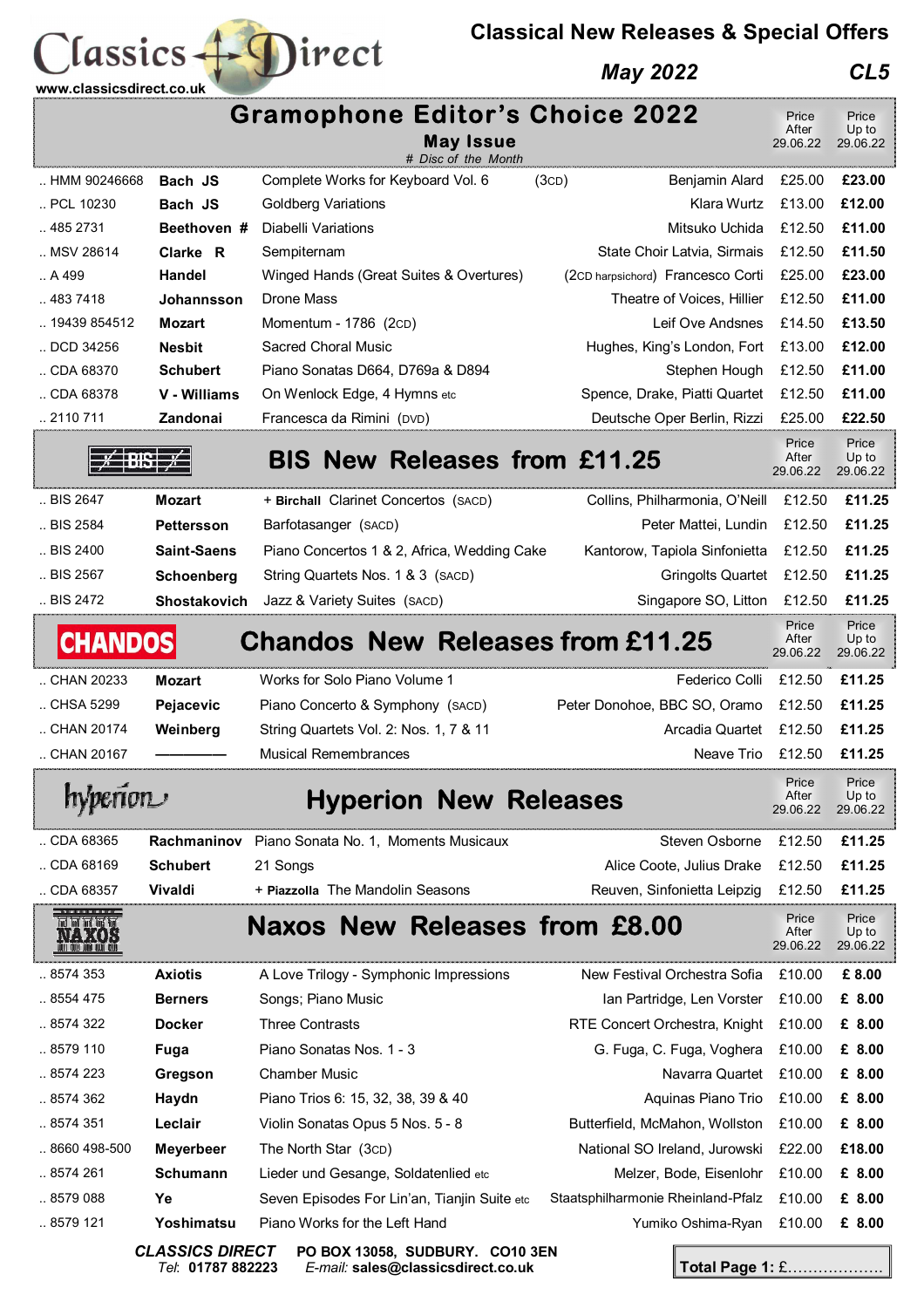| Grammophon                                                              | <b>DECCA</b>      | <b>Decca &amp; DG New Releases</b>                                                |                       | Price<br>After<br>29.06.22 | Price<br>Up to<br>29.06.22 |
|-------------------------------------------------------------------------|-------------------|-----------------------------------------------------------------------------------|-----------------------|----------------------------|----------------------------|
| 389 8449                                                                | <b>Richter</b>    | Invasion<br>Original Series Soundtrack                                            |                       | £12.50                     | £11.25                     |
| 483 9511                                                                | <b>Satie</b>      | Fragments                                                                         | Various DG            | £12.50                     | £11.25                     |
| 486 2040                                                                | <b>Strauss R</b>  | Boston SO, Nelsons<br>Strauss Alliance (7cD)                                      |                       | £31.00                     | £29.00                     |
| 485 1583                                                                |                   | The Stereo Years (88CD)<br>31/12/22                                               | Ernst Ansermet        | 250.00                     | 230.00                     |
| 452 4177                                                                |                   | Beauty An Oileain: Music and Songs of the Blasket Islands                         | Various               | £12.50                     | £11.25                     |
| 486 0932                                                                |                   | Encores: Albeniz + Chopin + Debussy + Liszt                                       | Daniel Barenboim      | £12.50                     | £11.25                     |
| 485 2944                                                                |                   | Musa Italiana<br>Filarmonica della Scala, Chailly                                 |                       | £12.50                     | £11.25                     |
| harmonia<br>mundi                                                       |                   | <b>Harmonia Mundi New Releases</b>                                                |                       | Price<br>After<br>29.06.22 | Price<br>Up to<br>29.06.22 |
| HMX2904 01929                                                           | Bach JS           | The Bach Dynasty (11cD)<br>Akademie fur Alte Musik Berlin £36.00                  |                       |                            | £33.50                     |
| HMM 90267677                                                            | Bach JS           | Mass in B minor (2CD)<br>Johannsen, Akademie Alte Musik Berlin, Jacobs £21.00     |                       |                            | £19.00                     |
| HMM 902 204                                                             | <b>Prokofiev</b>  | Piano Sonatas 1, 3 & 5, Visions Fugitives<br>Alexander Melnikov                   |                       | £12.50                     | £11.25                     |
| HMM 902 612                                                             | Ravel             | Concertos for Piano                                                               | Les Siecles, Roth     | £12.50                     | £11.25                     |
| HMM 902 689                                                             | <b>Schubert</b>   | Glaube, Hoffnung, Liebe<br>Samuel Hasselhorn, Middleton                           |                       | £12.50                     | £11.50                     |
| . HMM 90270001                                                          | Weber             | Freiburger Barockorchester, Jacobs £23.00<br>Der Freischutz (2cD)                 |                       |                            | £21.00                     |
| WARNER<br>CLASSICS                                                      |                   | Warner & Erato New Releases                                                       |                       | Price<br>After<br>29.06.22 | Price<br>Up to<br>29.06.22 |
| 9029 635566                                                             | <b>Tanguy</b>     | In A Dream: Chamber Music                                                         | Quatuor Diotima       | £16.50                     | £15.50                     |
| 9029 630793                                                             |                   | David Orlowsky, David Bergmull<br>Alter Ego                                       |                       | £13.50                     | £12.50                     |
| 9029 642552                                                             |                   | A Monument for Beethoven                                                          | Yoav Levanon          | £13.50                     | £12.50                     |
| 9029 661155                                                             |                   | <b>Complete Warner Classics Edition</b><br>(70CD)<br>22/04                        | Kurt Masur            | 155.00                     | 145.00                     |
| . 9029 626971                                                           |                   | Farewells<br>Jakub Jozef Orlinski, Michal Biel                                    |                       | £14.50                     | £13.50                     |
| Price<br><b>New Releases for May 2022</b><br>After<br>29.06.22<br>A - C |                   |                                                                                   |                       |                            | Price<br>Up to<br>29.06.22 |
| ALPHA 829                                                               | <b>Albeniz</b>    | (piano) Nelson Goerner<br>Iberia                                                  |                       | £13.50                     | £13.00                     |
| KTC 1762                                                                | Bach JS           | Little Preludes, Notebook for Anna Magdalena                                      | Jan Vermeulen         | £13.00                     | £12.50                     |
| SM 395                                                                  | Bach JS           | Vor Deinem Thron                                                                  | Saya Hashino          | £13.00                     | £12.50                     |
| RES 10301                                                               | <b>Barber</b>     | The Complete Songs (2cD)<br>Bevan, Spence, Navarra String Quartet £17.00          |                       |                            | £15.00                     |
| NW 80826                                                                | <b>Beyer</b>      | Music for Woodwinds<br>Arizona Wind Quintet, Linder £13.00                        |                       |                            | £12.50                     |
| DHR 8165/7                                                              | <b>Beethoven</b>  | 5 Piano Concertos, Choral Fantasy (3cD)<br>Serkin, Boston Symphony, Rudolf £28.00 |                       |                            | £25.50                     |
| PTC5186 884                                                             | <b>Beethoven</b>  | Cello Sonatas (2cD)<br>Alisa Weilerstein, Branatan                                |                       | £22.00                     | £20.00                     |
| ODRCD 361                                                               | <b>Beethoven</b>  | Complete Piano Sonatas (10cD)                                                     | Muriel Chemin         | £33.00                     | £30.00                     |
| LDV 14087                                                               | <b>Beethoven</b>  | Complete Works for Flute (2cD)<br>Caroli, Martignon, Lazzari                      |                       | £18.00                     | £17.00                     |
| SRCD 406                                                                | <b>Blackford</b>  | Mirror of Perfection, Vision of a Garden<br>Watts, Philharmonia, Hill             |                       | £12.50                     | £11.50                     |
| PTC5186 852                                                             | <b>Brahms</b>     | Symphonies Nos. 3 & 4<br>Gewandhausorchester Leipzig, Blomstedt £13.00            |                       |                            | £12.00                     |
| LDV 94                                                                  | <b>Brahms</b>     | Piano Concerto No. 1<br>Couteau, Orchestre de Metz                                |                       | £13.00                     | £12.50                     |
| SU 43062                                                                | <b>Brahms</b>     | Piano Quintet Op. 34, String Quintet Op. 111<br>Giltburg, Pavel Haas Quartet      |                       | £15.00                     | £13.50                     |
| MDG 908 2233                                                            | <b>Brahms</b>     | Duets and Romances (SACD)<br>F&J Erb, Dietrich, Tchakarova                        |                       | £13.00                     | £12.00                     |
| KTC 1750                                                                | <b>Branco</b>     | Ravel + Villa-Lobos Violin Sonatas<br>Bruno Monteiro, Santos                      |                       | £13.50                     | £12.50                     |
| GRAM 99261                                                              | <b>Bruckner</b>   | Symphony No. 4 (SACD)<br>Altomonte Orchestre, Ballot                              |                       | £13.50                     | £12.50                     |
| . C8083                                                                 | <b>Bruckner</b>   | Symphony No. 4 (1878-80 version)<br>ORF Vienna RSO, Poschner                      |                       | £13.50                     | £12.50                     |
| KTC 1761                                                                | <b>Burgmuller</b> | Etudes                                                                            | <b>Veerle Peeters</b> | £13.00                     | £12.50                     |
| IBS 22022                                                               | <b>Buxtehude</b>  | Membra Jesu Nostri<br>Conductus Ensemble, Sierra                                  |                       | £13.00                     | £12.00                     |
| CC 72879                                                                |                   |                                                                                   |                       |                            |                            |
|                                                                         | Champion          | The Den Bosch Choirbooks Volume 3<br>Cappella Pratensis, Stratton Bull            |                       | £13.00                     | £12.50                     |

*CLASSICS DIRECT* **PO BOX 13058, SUDBURY. CO10 3EN**  *Tel*: **01787 882223** *E-mail:* **sales@classicsdirect.co.uk**

**Total Page 2:** £……………….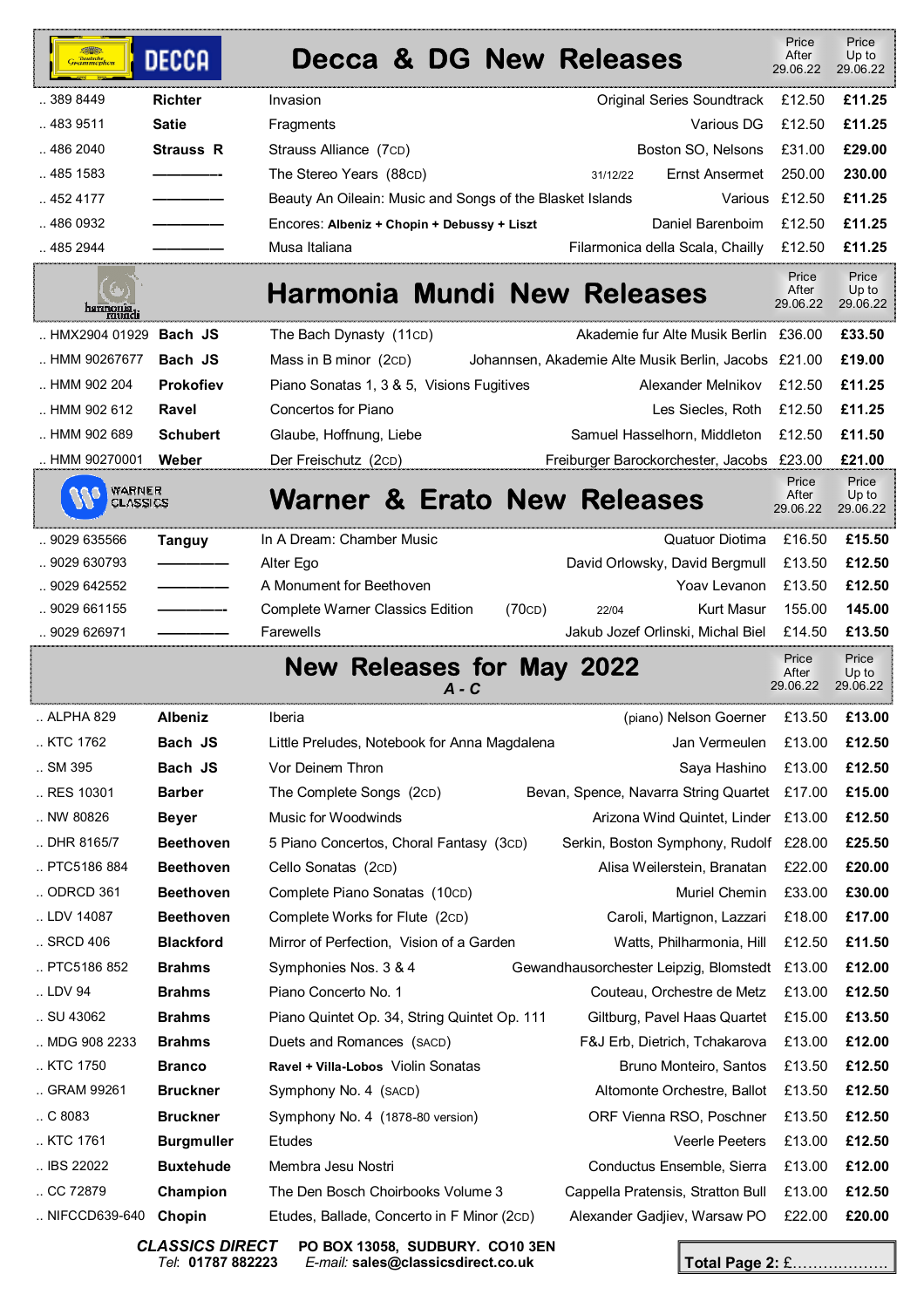## **New Releases for May 2022**   $\overline{C}$  -  $\overline{C}$  Price After 29.06.22 .. AP 289 **Clarke R** Works for Viola Beranger, Ciocarlie, Collerette £13.00 **£12.50**  .. MSV 28625 **Cowie** 24 Preludes for Piano Philip Mead £12.00 **£11.00**

|                     | <b>UUWIC</b>       | 24   IGIUUCS IUI   IGIIU                         | <b>THILL IVICAY</b>                         | LIL.UU | <u>211.00</u> |
|---------------------|--------------------|--------------------------------------------------|---------------------------------------------|--------|---------------|
| LBM 040             | Crumb              | Black Angels, Music for a Summer Evening         | Hattat, Quatuor Hanson                      | £13.50 | £13.00        |
| SIGCD 709           | Davis, Oliver      | Air                                              | Air Chamber Ensemble, Bateman               | £12.50 | £11.50        |
| CHE 02272           | <b>Desprez</b>     | The Instrumental Music of Josquin Desprez        | Ensemble Leones, Lewon                      | £ 7.00 | £ 6.50        |
| RIC 436             | <b>Desprez</b>     | Tant vous aime                                   | Doulce Memoire, Dadre                       | £13.50 | £13.00        |
| RCD 1078            | <b>Doppler</b>     | + Kuhlau Music for Flutes and Piano              | Gyori, Maderas, Ullman                      | £13.50 | £13.00        |
| $\ldots$ C 220313   | Dorati             | Der Kunder (3cD)                                 | Beethoven Academy, M. F-Dieskau             | £30.00 | £28.00        |
| AP 284              | <b>Faure</b>       | Complete Songs (3cD)                             | Cyrille Dubois, Tristan Raes                | £28.00 | £26.50        |
| . A P 273           | <b>Faure</b>       | Horizons II (3CD)                                | Zaoui, Merlin, Quatuor Strada               | £21.00 | £19.00        |
| CDS 7953            | Ferrari            | Duets for Harp And Piano                         | Perrucci, Mazzoli, Bognetti                 | £13.00 | £12.00        |
| RIC 441             | <b>Franck</b>      | Complete Organ & Harmonium Works (5cD)           | Joris Verdin, van Immerseel                 | £39.00 | £37.50        |
| MIR 598             | <b>Franck</b>      | Les Djinns, Variations Symphoniques etc          | Flanders SO, Poska, Willencourt             | £13.00 | £12.00        |
| TC 720 790          | Gervasio           | Six Duets for Two Mandolins (2cD)                | De Bon Parole, Giacintucci                  | £22.00 | £20.00        |
| STR 37165           | Gervasoni          | Gramigna                                         | Divertimento Ensemble, Gorli                | £14.50 | £14.00        |
| ACD 290             | Gorecki            | Piano Works                                      | Anna Gorecka                                | £16.00 | £15.50        |
| MDG 6132 220        | <b>Hauer</b>       | Early Piano Music                                | Steffen Schleiermacher                      | £13.00 | £12.50        |
| .5555072            | Heinichen          | <b>Two Passion Oratorios</b>                     | Kolner Akademie, Willens                    | £13.00 | £12.50        |
| ECM 4856322         | Holliger           | Lunea (2cD)                                      | Philharmonia Zurich, Holliger               | £27.00 | £24.00        |
| LDV 105             | Liszt              | Once Upon A Time                                 | Michel Dalberto                             | £13.00 | £12.50        |
| EVCD 089            | Liszt              | Septem Sacramenta: Sacred Works                  | Ensemble Binchois, Vellard                  | £12.00 | £11.00        |
| MIR 608             | Ljus               | Swedish Songs                                    | Marine Chagnon, Ambroselli                  | £11.50 | £11.00        |
| SIGCD 716           | Lupo               | Fantasia                                         | Fretwork                                    | £12.50 | £11.50        |
| DGCD 21140          | <b>Mahler</b>      | The Complete Symphonies (14cD)                   | Stuttgart & Dortmund Phil, Feltz            | £65.00 | £62.50        |
| $.$ QTZ 2145        | <b>Mansell</b>     | Rhapsody - Late Piano Music                      | David Malusa                                | £13.00 | £12.50        |
| PFCD 172            | Mendelssohn        | A Woman's Hand: Piano Works by Fanny Mendelssohn | Helen Cawthorne £11.00                      |        | £10.00        |
| RCD 1081            | Mendelssohn        | + Sinding Violin Concertos                       | Birringer, Hofer Symphoniker, Baumer £13.50 |        | £13.00        |
| .6220679            | <b>Messiaen</b>    | Quatuor Pour La Fin Du Temps                     | Astrand, Teyssier, Salo, Thomsen £13.00     |        | £12.50        |
| CVS 063             | <b>Mondonville</b> | <b>Grands Motets</b>                             | Orchestre Marguerite Louis, Jarry           | £13.50 | £13.00        |
| $\ldots$ NIFCCD 116 | <b>Moniuszko</b>   | Piesni (songs) Volume 2                          | Mariusz Godlewski, Kurek                    | £13.00 | £12.00        |
| LPH 037             | Monteverdi         | il quarto libro de madrigal                      | Collegium Vocale Gent, Herreweghe £13.50    |        | £13.00        |
| . V7541             | Monza              | Opera in Musica                                  | Fabio Biondi, Europa Galante                | £12.50 | £12.00        |
| 0302 341 BC         | Mozart             | Hummel + Vanhal Bassoon Concertos                | Dervaux, Mozarteumorchester £15.50          |        | £15.00        |
| $\,$ . GP 907       | <b>Palmgren</b>    | Complete PianoWorks Volume 4                     | Jouni Somero                                | £13.00 | £12.00        |
| PFCD 174            | <b>Pantcheff</b>   | Passacaglia On A Theme of Benjamin Britten (2cD) | Simon Passmore £14.00                       |        | £13.50        |
| ORC 100191          | Rachmaninov        | Suites For Two Pianos                            | Marianna Shirinyan, Wizjan                  | £13.00 | £12.00        |
| $.$ AP 254          | Rameau             | <b>Concerts En Sextuor</b>                       | Thibault Noally, Les Accents                | £13.00 | £12.50        |
| SWR 19428CD         | <b>Ravel</b>       | Complete Orchestral Works (5cD)                  | Stuttgart des SWR, Deneve                   | £23.00 | £21.00        |
| LDV 85              | <b>Schubert</b>    | String Quartets 13 & 14                          | <b>Quatuor Hermes</b>                       | £13.00 | £12.50        |
| LDV 93              | <b>Schubert</b>    | Piano Sonatas D840 & D960                        | Jean-Marc Luisada                           | £13.00 | £12.50        |
| SIGCD 711           | <b>Schubert</b>    | The Fair Maid of the Mill                        | Nicky Spence, Christopher Glynn             | £12.50 | £11.50        |
| LDV 81              | Shostakovich       | + Weinberg 3 Piano Trios                         | <b>Trio Metral</b>                          | £13.00 | £12.50        |
| ODE 1404-2          | <b>Sibelius</b>    | Symphony No. 7, Pelleas, King Christian II       | Finnish RSO, Collon                         | £13.00 | £11.25        |
| ACD 22813           | <b>Strauss R</b>   | Metamorphosen + Part Symphony No. 4              | I Musici de Montreal                        | £13.00 | £12.50        |
| SOMMCD 0651         | <b>Strauss R</b>   | Works for Narrator and Piano                     | Christopher Kent, Khamis                    | £11.00 | £10.50        |
| FUG 777             | <b>Stravinsky</b>  | Complete Piano Solos & Transcriptions            | (5CD)<br>Alexey Zuev                        | £40.00 | £37.50        |
| ALPHA 838           | Tchaikovsky        | Symphony 1, Italian Capriccio, Waltz             | Tonhalle Orchestra Zurich, Jarvi            | £13.50 | £13.00        |
| ALPHA 839           | Tchaikovsky        | Symphony 3, Festival Coronation March etc        | Tonhalle Orchestra Zurich, Jarvi            | £13.50 | £13.00        |
| BR 900339           | <b>Ullmann</b>     | Der Kaiser von Atlantis                          | Munich Radio Orchestra, Hahn                | £13.00 | £12.00        |
| ,, ODE 1361-2       | <b>Vasks</b>       | Piano Works                                      | <b>Reinis Zarins</b>                        | £13.00 | £12.00        |
| . C210123           | Wagner             | Tristan und Isolde (3cD)                         | Seiffert, Stemme, Welser-Most               | £30.00 | £28.00        |
|                     |                    | ACCICC DIDECT DO DOV 42050 CUDDUDY CO40 2FM      |                                             |        |               |

*CLASSICS DIRECT* **PO BOX 13058, SUDBURY. CO10 3EN**  *Tel*: **01787 882223** *E-mail:* **sales@classicsdirect.co.uk**

**Total Page 3:** £……………….

Price Up to 29.06.22